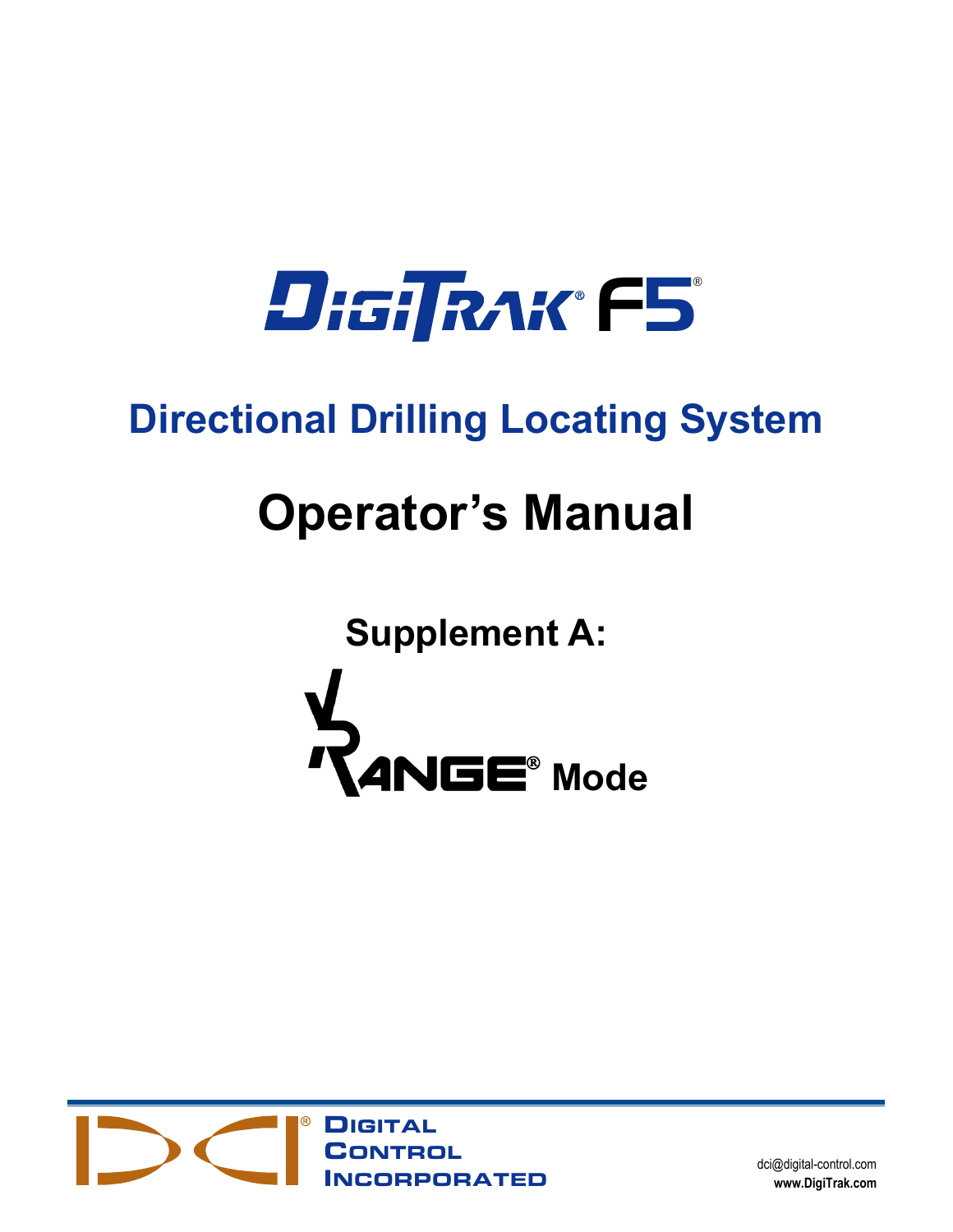403-2501-00-B1, May 2015

© 2013–2015 by Digital Control Incorporated. All rights reserved.

 $XRange^{\circledast}$  patent pending.

# <span id="page-1-0"></span>**Required Software**

Only F5 receivers with software version 3.04 or higher<sup>1</sup> can communicate with a transmitter in XRange mode; to find your software version, from the Main menu select System Info and look for "F5 SW ver". To upgrade your receiver, please contact DCI Customer Service.

XRange capability on a transmitter is identified by an ® engraved on the battery tube.

### <span id="page-1-1"></span>**Warning**



**Warning** All audio signals on the F5 receiver are disabled while it is in XRange mode. Visually monitor transmitter temperature values regularly.

l

 $1$  XR is available in v3.01 in China.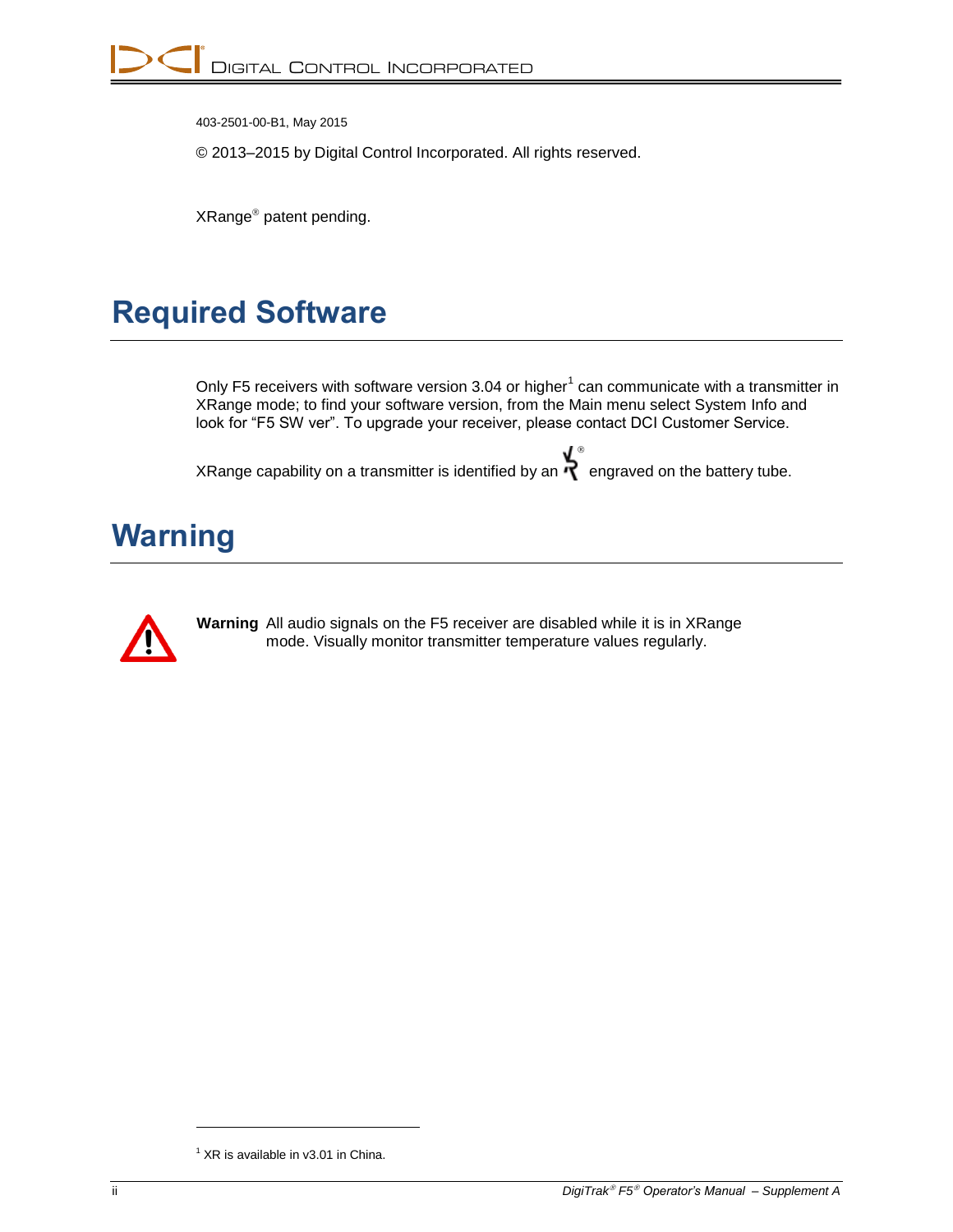## **Table of Contents**

### <span id="page-2-0"></span>**Introduction**

This document is intended as a supplement to the  $F5^{\circ}$  Operator's Manual, which should be reviewed in its entirety before using the equipment or techniques described herein.

To ensure you fully understand how XRange mode works, please read this entire document before using XRange.

XRange® (XR®) mode is a new locating feature in select F5 locators and transmitters that increases data range, providing roll/pitch data where high levels of interference or excessive depth might otherwise prevent the completion of a bore. XRange mode is always available, any time throughout the bore, to help finish the job. Switch to XRange mode when conditions prevent the transmitter from providing reliable roll/pitch data in its normal mode.

**XRange** mode provides two methods to help finish a bore. Locating with a transmitter in XRange mode using the **Real-time** method is nearly identical to locating with a transmitter in normal mode, with some small trade-offs (see *[XRange vs. Normal Mode](#page-7-1)* on page [6\)](#page-7-1). The XRange **Max** method can help lock in fluctuating XRange roll/pitch values, but may only be used when the drill head is stationary.



**Warning** Fluid pressure data from a Fluid Pressure Transmitter (FPT) is not supported while the transmitter is in XRange mode.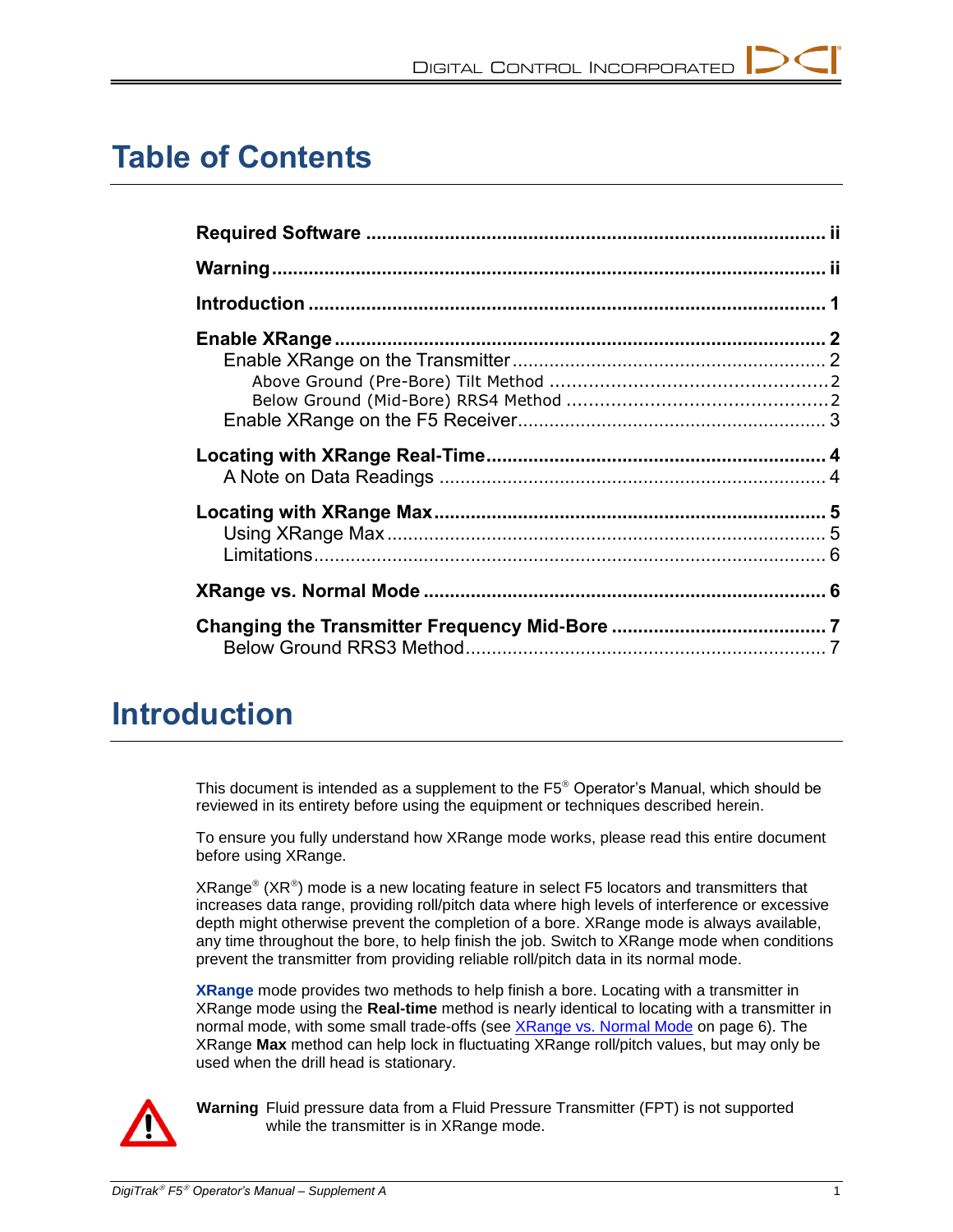# <span id="page-3-0"></span>**Enable XRange**

To drill with XRange, first enable XRange mode on the transmitter (described below), then [Enable XRange on the F5](#page-4-0) Receiver (next section, page [3\)](#page-4-0).

#### <span id="page-3-1"></span>**Enable XRange on the Transmitter**

A new XRange transmitter powers on the first time in normal mode, but will remember its last used mode. Toggle the transmitter to XRange mode using one of the following two methods.

*Use these same steps later to toggle XRange mode off.*

#### <span id="page-3-2"></span>**Above Ground (Pre-Bore) Tilt Method**

Use this method before drilling begins, when you want the transmitter to be in XRange mode at the start of the bore.

Monitor transmitter roll on the receiver or remote display during this sequence.

Clock position (CP) must begin and remain at 12 o'clock during this sequence.

- 1. Start with the transmitter powered on, level, and at rest for at least five seconds.
- 2. Angle the transmitter down at approximately -65 degrees for 10–18 seconds.
- 3. Return the transmitter to level (0±8°) for 10–18 seconds.

#### <span id="page-3-3"></span>**Below Ground (Mid-Bore) RRS4 Method<sup>1</sup>**

Use this Repeating Roll Sequence to place the transmitter in XRange mode while drilling in a section of the bore that requires additional data range.

Begin with the transmitter at any clock position and at rest for at least 40 seconds.

- 1. Complete one full clockwise rotation  $(\pm 1)$  position) within 0.5–30 seconds, then wait 10– 20 seconds.
- 2. Repeat step 1 three more times, for a total of *four* rotations (RRS4).
- 3. After the fourth rotation, leave the drill string at rest for a total of 60 seconds, after which the transmitter changes between XRange and Normal mode.

If any rotation is not completed within 10–20 seconds, or if any rotation continues for more than one full revolution, the transmitter mode change is cancelled.

If the receiver was displaying data while the transmitter was still in normal mode, that data should now disappear if the transmitter is in XR mode. If it does not, the transmitter mode was not successfully changed.

**-65 degrees**

l

 $1$  Repeating Roll Sequence is available on select FPT transmitters s/n 30070000 and above.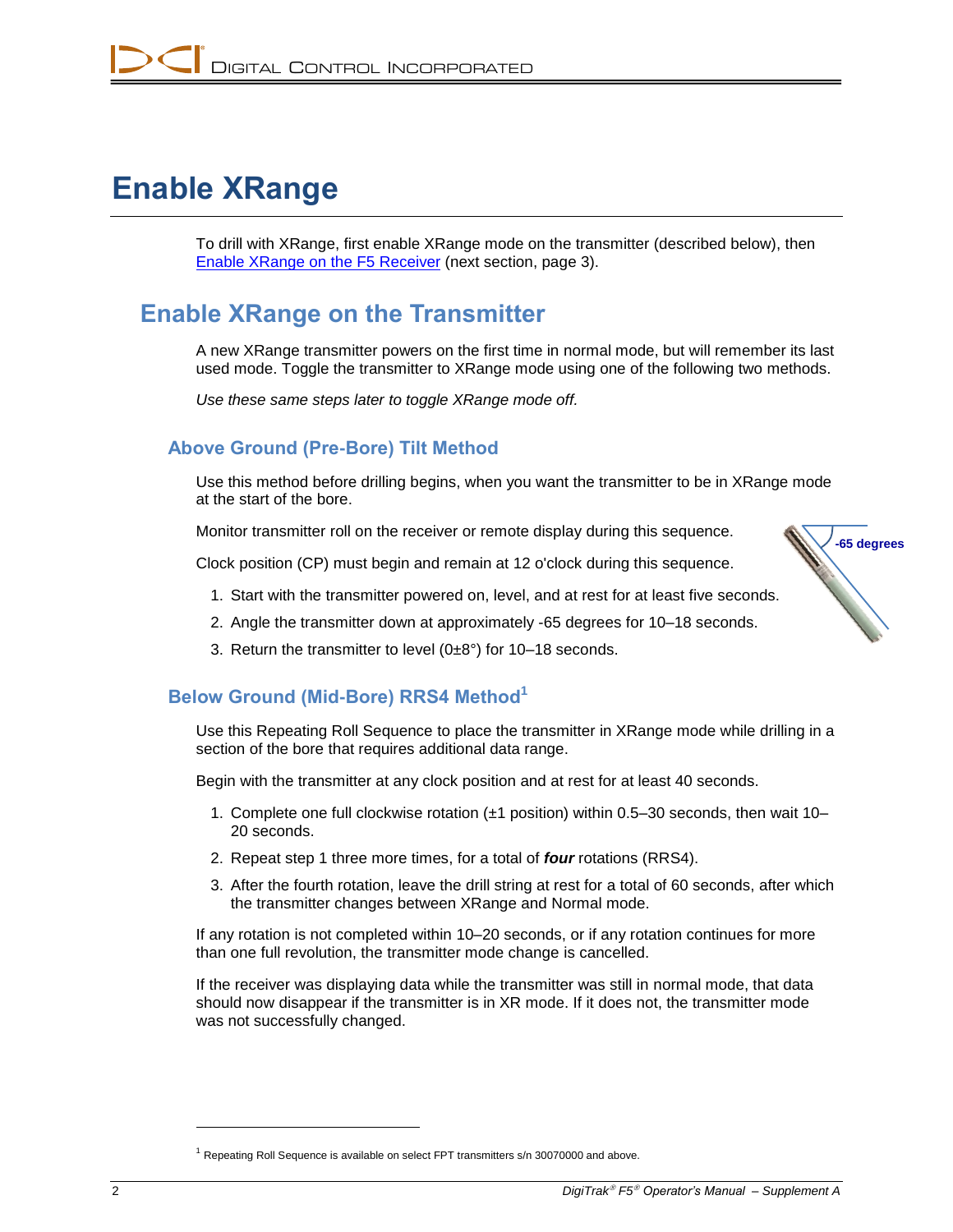

**Note** Performing the above sequence with only three rotations will change the transmitter frequency, not switch to or from XRange mode (see Changing [the Transmitter](#page-8-0)  [Frequency](#page-8-0) Mid-Bore on page [7.](#page-8-0)

### <span id="page-4-0"></span>**Enable XRange on the F5 Receiver**

From the Locate screen, hold the toggle right to open the Transmitter Shortcut menu. Select appropriate transmitter frequency, select the **XRange** (XR) check box, then select **Locate Mode**  $\bigoplus$  to return to the Locate screen.



**Transmitter Shortcut Menu Showing 19/12 kHz Transmitter**

*Use this same menu later to toggle XRange mode off.*

An "XR" displays at the top right of the roll indicator to indicate the F5 receiver is now in XRange mode.



**XRange Real-Time Locate Screen**

Transmitter data fields such as roll and pitch may initially be blank; after the receiver reconnects to the transmitter in XRange mode, transmitter data will again display on the Locate screen.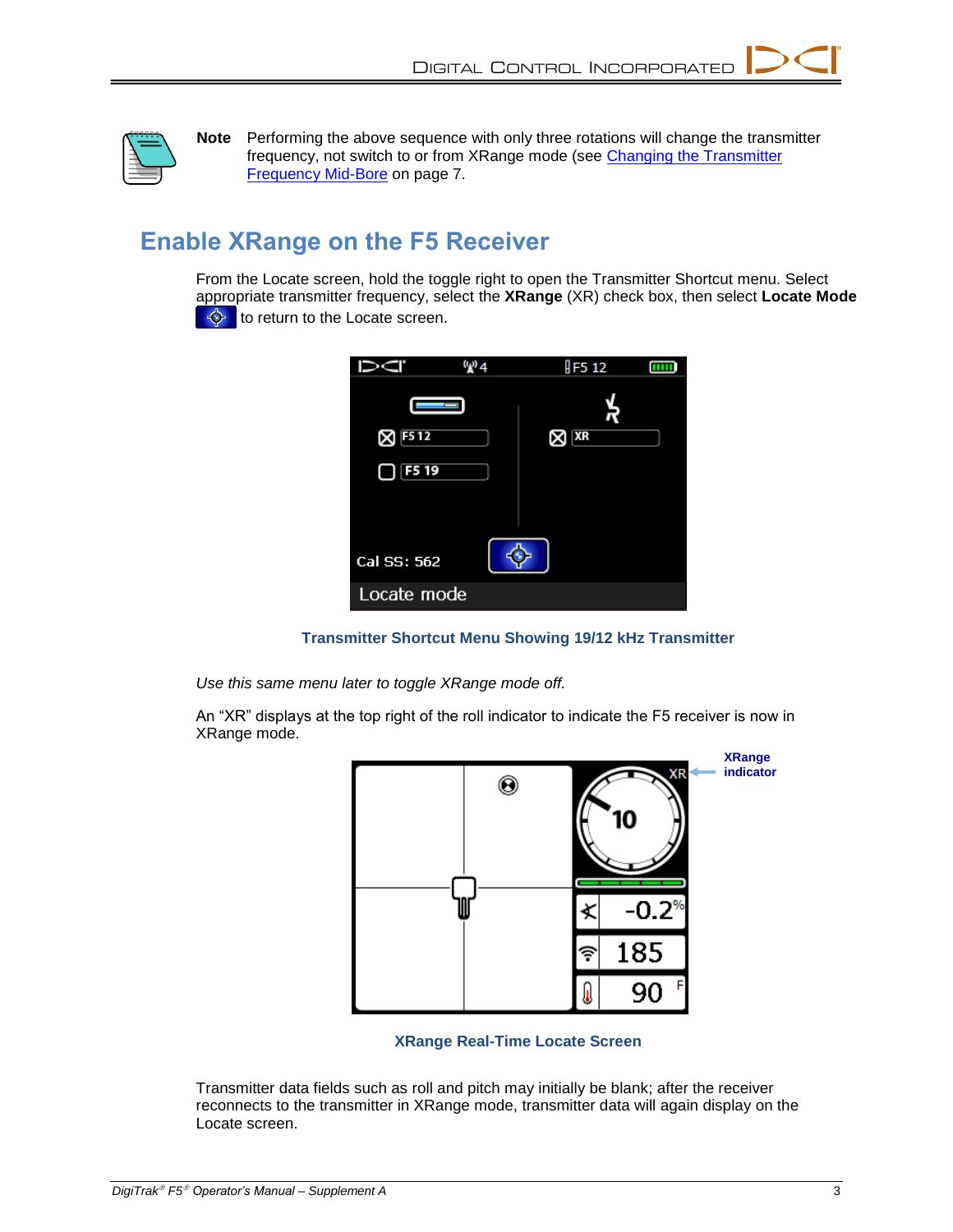If no data appears, ensure:

- the F5 receiver is actually in XRange mode (described at the beginning of this section)
- the F5 receiver is set to the same frequency as the transmitter
- the transmitter is powered on
- the transmitter has not gone into sleep mode due to 15 minutes of inactivity

When the receiver is in XRange mode, holding the trigger at any time starts the XRange Max method of reading data. XRange Max requires the drill head to remain stationary when taking readings.



**Note** Selecting a new transmitter from the Transmitters option on the receiver's main menu, or re-selecting the same transmitter, will turn the receiver's XRange mode off.

### <span id="page-5-0"></span>**Locating with XRange Real-Time**

Locate with **XRange Real-time** when high levels of interference or excessive depth are causing loss of roll/pitch data. Locating with a transmitter in XRange mode using the Realtime method is nearly identical to locating with a transmitter in normal mode. For the basics of locating, refer to your F5 receiver's operator's manual.

Due to the adjusted rate and resolution of data as described in the table on page [6,](#page-7-2) transmitter data in XRange mode will update less frequently on the F5 receiver and remote display than when in normal mode.

In most cases of switching to XRange mode after losing data in normal mode, data reappears within seconds.

#### <span id="page-5-1"></span>**A Note on Data Readings**

As when drilling with a transmitter in normal mode, data that appears quickly and remains steady can be considered to be more reliable than data that is fluctuating or flickering on and off. Never rely on data readings that change frequently in what appears to be a random manner, which indicates interference is hindering the transmission of data from the transmitter.

Sometimes data may change briefly to a random value before quickly returning to normal. A roll or pitch value may briefly change even when the drill isn't turning. These brief and occasional spikes or drops in an otherwise consistent history of values are also the effects of sporadic interference.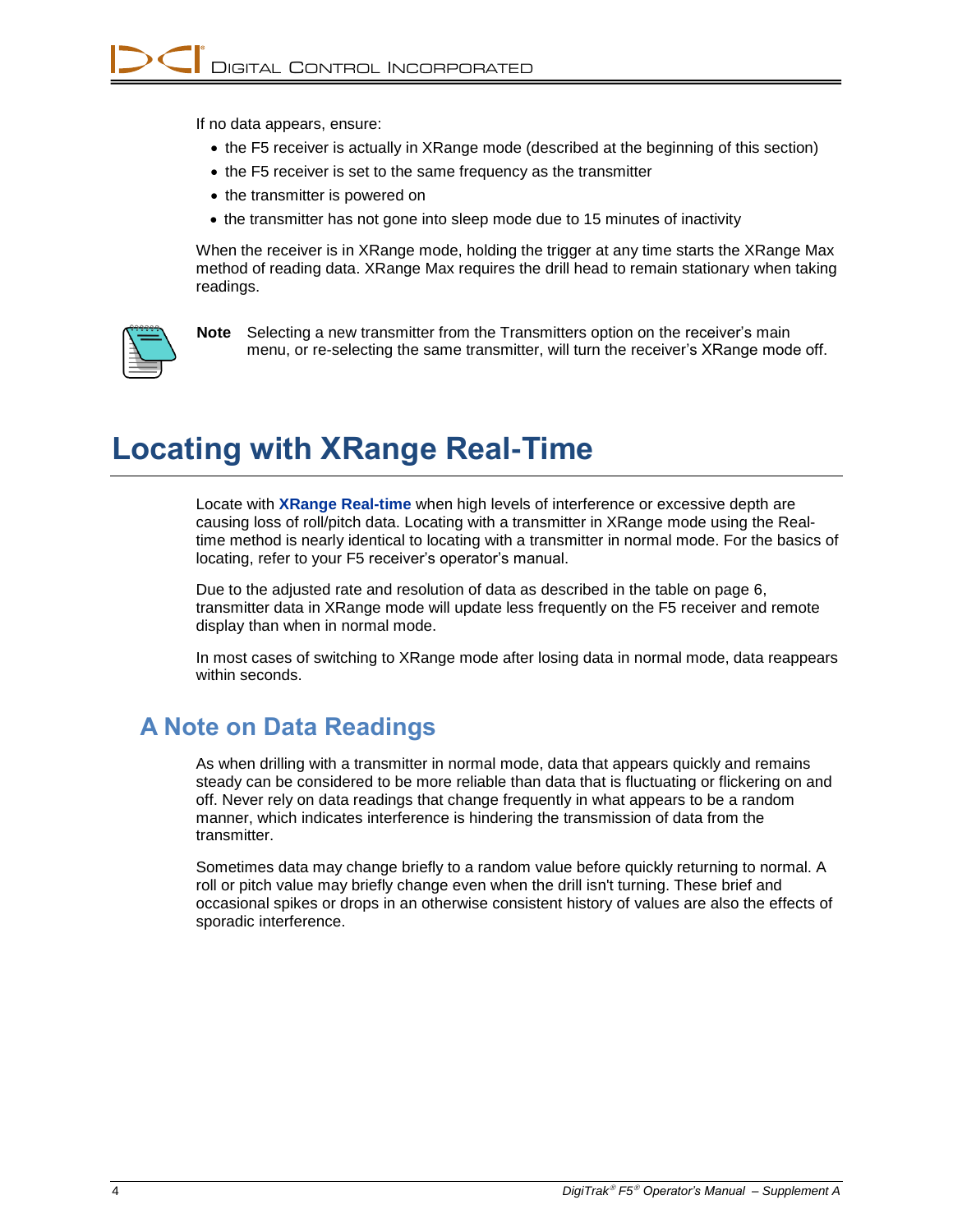## <span id="page-6-0"></span>**Locating with XRange Max**



**Note** Before using the XRange Max method, try obtaining data using the XRange Real-time method as described in the previous section.



**Warning** The drill head must be stationary when taking readings using XRange Max. If the drill head is moving, data readings will not be accurate.



**Warning** Due to the nature of the extreme depth and/or high-interference environment where use of XRange Max will typically occur, the risk of obtaining unreliable data is increased. Never rely on data that does not display quickly and remain stable. XRange Max is never a substitute for prudent operator judgment.

The purpose of **XRange Max** is to stabilize erratic roll/pitch data when drilling at the very limit of the ability of XRange Real-time due to extreme depth or interference, which will vary by job site. *XRange Max cannot stabilize data if none existed while using the XRange Real-time method.*

### <span id="page-6-1"></span>**Using XRange Max**

With the F5 receiver and transmitter both in XRange mode and the drill head stationary, hold the trigger in at the Locate screen to take a depth reading.

While taking a depth reading, the receiver also takes multiple data readings to determine transmitter roll/pitch values. The number of readings is tracked by the XRange Max reading counter. Greater interference or deeper bores will require a higher number of readings before roll/pitch data displays, or may prevent data from displaying altogether.

When the roll/pitch data display is steady, and before the reading counter reaches 99 and restarts, note the data and release the trigger.

**XRange Max helps obtain roll/pitch values, but does not increase the availability of a depth reading**



**XRange Max Locate Screen**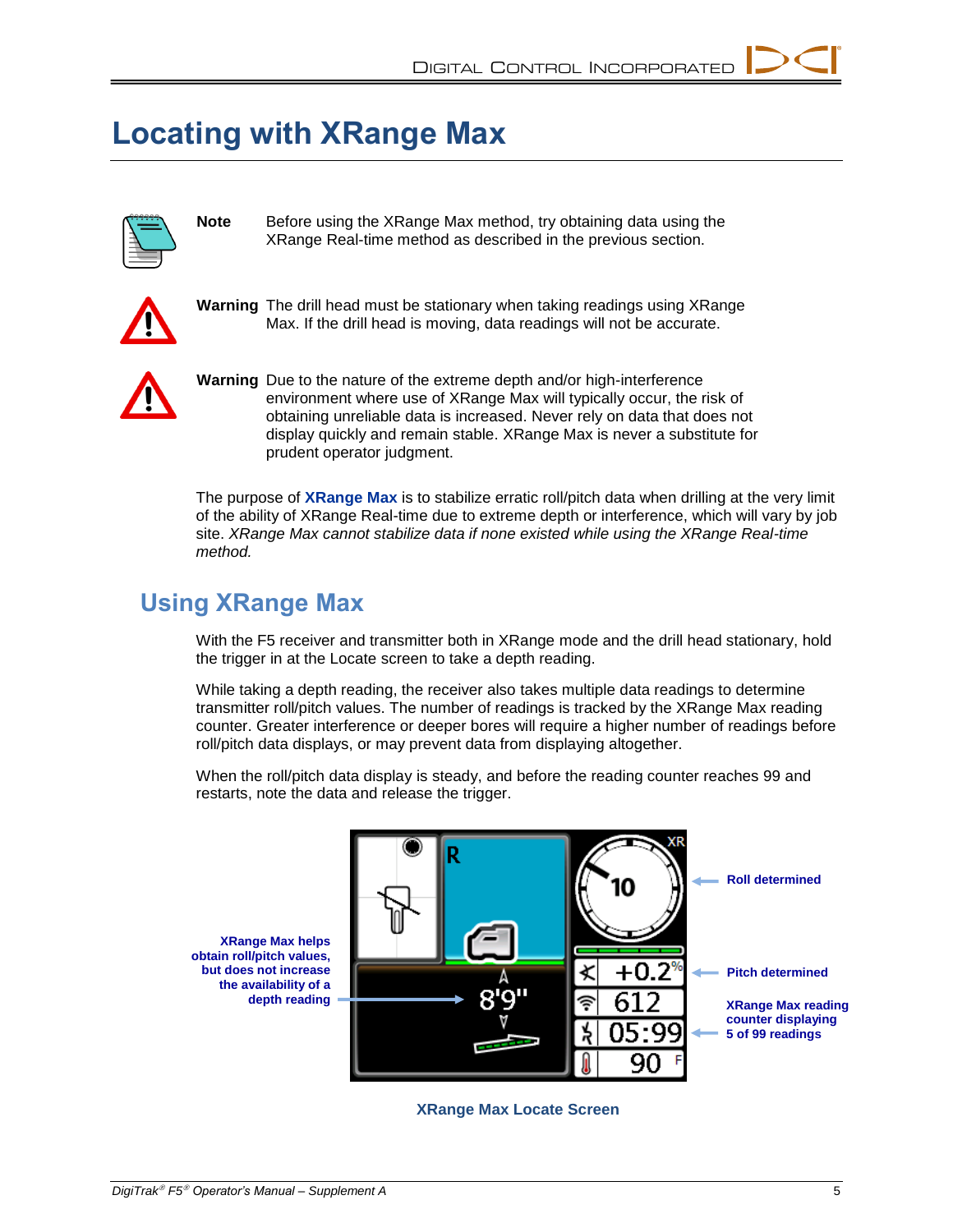### <span id="page-7-0"></span>**Limitations**

DCI recommends obtaining a minimum of *three* consecutive XRange Max readings at the same location. Do not rely on XRange Max data unless:

- each of the roll and pitch values appear and stabilize within 10 counts (seconds)
- the three roll values are identical and the three pitch values are identical

If the roll or pitch values vary, the data is beyond the limits of XRange Max.

When roll or pitch values take longer to appear steady, it indicates interference is hindering the signal from the transmitter. Values that take longer to appear may be considered less reliable than values that appear sooner.

At a count of 99 seconds, XRange Max deletes all current readings, resets the counter, and starts taking new readings; this is the same as releasing and holding the trigger to start a new XRange Max reading. Holding the trigger beyond a count of 99 does not increase the reliability of the current reading.

# <span id="page-7-1"></span>**XRange vs. Normal Mode**

|                            | <b>Transmitter Mode</b>    |                                                     |
|----------------------------|----------------------------|-----------------------------------------------------|
| <b>Data</b>                | <b>Normal</b>              | <b>XRange</b>                                       |
| Roll positions             | 24                         | 12                                                  |
| Pitch resolution           | 0.1%                       | $0.2\%$ at 0-3%<br>$0.5\%$ at 3-9%<br>1.0% at 9–45% |
| Pitch range                | $±45^{\circ}$ ( $±100\%$ ) | ±24.2°(±45%)                                        |
| Temperature resolution     | $7^\circ$ F (4 $^\circ$ C) | 4 ranges; see table                                 |
| Battery life icon segments |                            | 4                                                   |
| Audible tones              | Yes                        | <b>No</b>                                           |
| FPT pressure data          | Yes                        | No                                                  |

Compared to a transmitter's normal mode, XRange regulates transmitter data rate and resolution to maximize range and reliability of data transfer, as shown in the following table.

#### **Data Comparisons**

<span id="page-7-2"></span>As noted in the previous table, temperature readings in a transmitter's normal mode display in increments of 7° F (4° C), but in XRange the temperature displays as the *maximum* value of the range it resides in.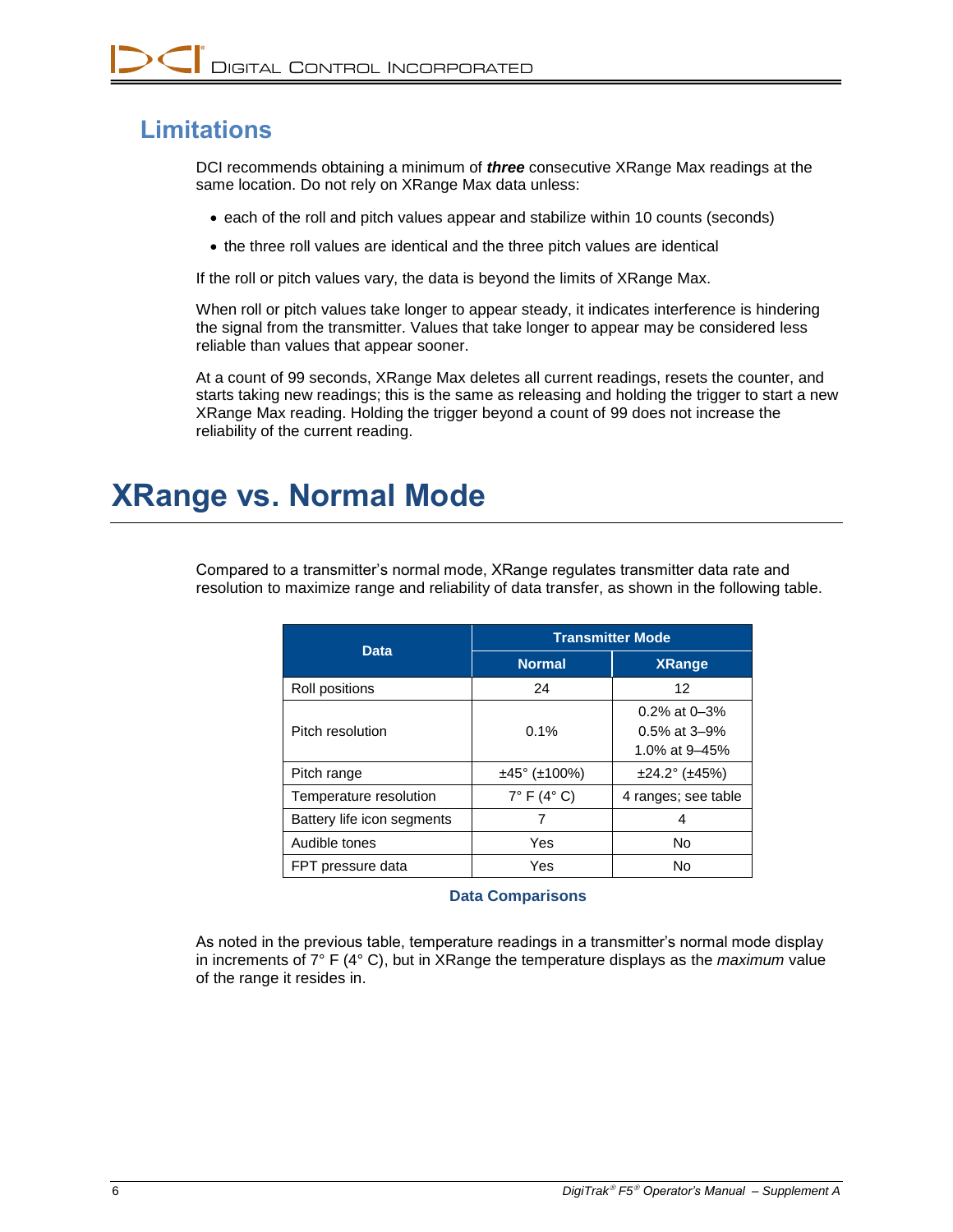For example, a transmitter operating at 79° F (26° C), in the Good range shown below, will display on the receiver as  $90^{\circ}$  F (32 $^{\circ}$  C), the maximum value of that range. A transmitter operating at 120° F (49° C), in the Serious range, will display on the receiver as 133° F (56° C).

| <b>Category</b> | Range                                           | <b>Temperature</b><br><b>Displayed</b> |
|-----------------|-------------------------------------------------|----------------------------------------|
| Good            | $-4$ to 90 $\degree$ F<br>$-20$ to $32^\circ$ C | $90^\circ$ F<br>$32^{\circ}$ C         |
| Fair            | 91 to 111° F<br>33 to $44^{\circ}$ C            | $111^\circ F$<br>$44^{\circ}$ C        |
| Serious         | 112 to 133° F<br>45 to 56 $\degree$ C           | $133^\circ$ F<br>$56^{\circ}$ C        |
| Critical        | 134 to 176° F<br>57 to $80 + ^{\circ}$ C        | $176^\circ$ F<br>$80^\circ$ C          |

#### **XRange Temperature Values**



**Warning** All audio signals on the F5 receiver are disabled while it is in XRange mode. Visually monitor transmitter temperature regularly.

# <span id="page-8-0"></span>**Changing the Transmitter Frequency Mid-Bore**

#### <span id="page-8-1"></span>**Below Ground RRS3 Method<sup>1</sup>**

Using the other frequency of a dual-frequency transmitter may provide better data results while drilling in a section of the bore with a high level of interference. Use this new Repeating Roll Sequence to change the frequency of a transmitter between 19.2 and 12.0 kHz midbore.

Begin with the transmitter at any clock position (CP) and at rest for at least 40 seconds.

- 1. Complete one full clockwise rotation  $(\pm 1 \text{ CP})$  within 0.5–30 seconds, then wait 10–20 seconds.
- 2. Repeat step 1 two more times, for a total of three rotations (RRS3).
- 3. After the third rotation, leave the drill string at rest for a total of 60 seconds, after which the transmitter changes frequencies.

Select the new transmitter frequency on the receiver as described in the F5 Operator's Manual.

If any rotation is not completed within the prescribed time, or if any rotation continues for more than one full revolution, the transmitter frequency change is cancelled.

The transmitter frequency can still be changed using the previous 10-2-7 roll method as described in the F5 Operator's Manual.

l

 $1$  Repeating Roll Sequence is available on select transmitters s/n 30070000 and above.